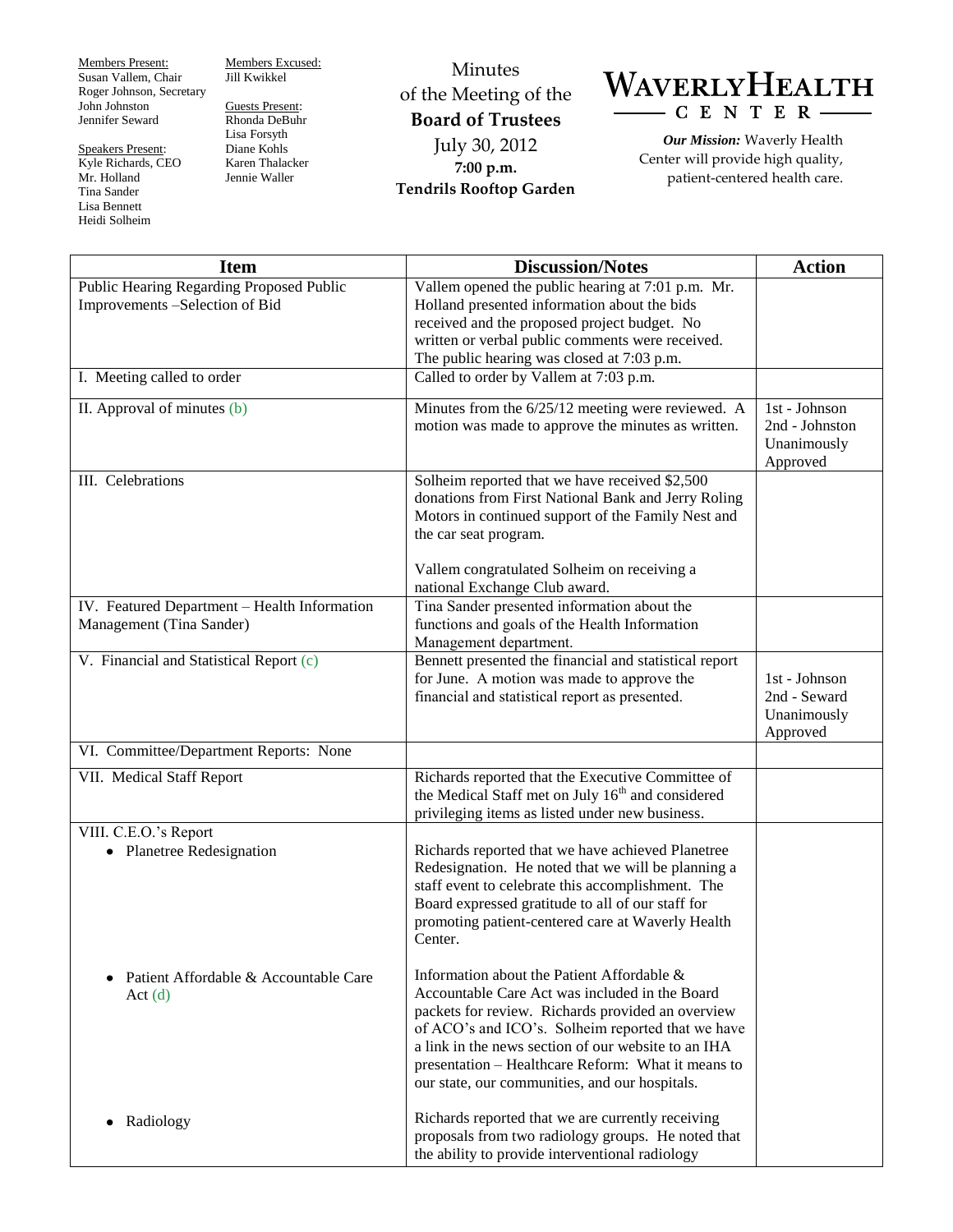|                                                                                                                                                                                                                                                              | services at WHC is part of the negotiations.                                                                                                                                                                                                                                                                                                                 |                                                            |
|--------------------------------------------------------------------------------------------------------------------------------------------------------------------------------------------------------------------------------------------------------------|--------------------------------------------------------------------------------------------------------------------------------------------------------------------------------------------------------------------------------------------------------------------------------------------------------------------------------------------------------------|------------------------------------------------------------|
| <b>WHC Picnic</b>                                                                                                                                                                                                                                            | Richards reported that the WHC Picnic is scheduled<br>for Sunday, August $12^{th}$ at the fairgrounds from $12$ –<br>4 p.m. Please RSVP to Waller if you are able to<br>attend.                                                                                                                                                                              |                                                            |
| Parking Lot Project<br>٠                                                                                                                                                                                                                                     | A motion was made to approve the lowest<br>responsible bid for the parking lot project from Vieth<br>Construction in the amount of \$135,361 with a total<br>project cost not to exceed \$170,000.                                                                                                                                                           | 1st - Johnston<br>2nd - Johnson<br>Unanimously<br>Approved |
| IX. Patient Satisfaction Report (Heidi Solheim)<br>(e)                                                                                                                                                                                                       | Solheim presented the Press Ganey patient<br>satisfaction survey results for the period ending June<br>30th.                                                                                                                                                                                                                                                 |                                                            |
| X. Old Business                                                                                                                                                                                                                                              |                                                                                                                                                                                                                                                                                                                                                              |                                                            |
| • Strategic Plan Update                                                                                                                                                                                                                                      | Richards presented an update on the strategic<br>planning process noting that he is planning to present<br>the new strategic plan to the Board for approval at<br>the August meeting.                                                                                                                                                                        |                                                            |
| XI. New Business                                                                                                                                                                                                                                             |                                                                                                                                                                                                                                                                                                                                                              |                                                            |
| • Request for Privileges:<br>Tracy Elliot, ARNP - Family Medicine,<br><b>WHC</b><br>• Megan Power, ARNP - Family<br>Medicine, WHC<br>$\blacksquare$ Diane Conley, MD – Consulting,<br>Radiology, vRad<br>• Susan Austin, MD - Consulting,<br>Radiology, vRad | Privileging items were presented as individually<br>listed at left. All files have been reviewed by the<br>Executive Committee of the Medical Staff. The<br>Executive Committee recommends approval. A<br>motion was made to approve all privileging items as<br>individually considered and recommended by the<br>Executive Committee of the Medical Staff. | 1st - Seward<br>2nd - Johnston<br>Unanimously<br>Approved  |
|                                                                                                                                                                                                                                                              |                                                                                                                                                                                                                                                                                                                                                              |                                                            |
| Temporary Appointment:<br>• Thomas Fennessy, MD - Emergency<br>Medicine, EPA<br>• Brian Hansen, DO - Emergency<br>Medicine, EPA                                                                                                                              |                                                                                                                                                                                                                                                                                                                                                              |                                                            |
| Change of Status:<br>٠<br>• Nancy Quinlan, CRNA - Courtesy to<br>Active, Anesthesia, WHC                                                                                                                                                                     |                                                                                                                                                                                                                                                                                                                                                              |                                                            |
| Provisional Appointment:<br>$\blacksquare$ Chuck Heggen, MD – Consulting,<br>Radiology, CVMS<br>• Murali Surnedi, MD - Consulting,<br>Radiology, CVMS                                                                                                        |                                                                                                                                                                                                                                                                                                                                                              |                                                            |
|                                                                                                                                                                                                                                                              |                                                                                                                                                                                                                                                                                                                                                              |                                                            |
| Reappointments to Medical Staff:<br>٠<br>• Samuel Sims, CRNA - Courtesy,<br>Anesthesia, Nationwide Anesthesia<br>• Rajeev Anugu, $MD$ – Consulting,<br>Radiology, CVMS                                                                                       |                                                                                                                                                                                                                                                                                                                                                              |                                                            |
| $\blacksquare$ Joan Blanchard, RN – Consulting,<br>Orthopedics, CVMS                                                                                                                                                                                         |                                                                                                                                                                                                                                                                                                                                                              |                                                            |
| $\blacksquare$ Lee Fagre, MD – Active, Family<br>Medicine, Covenant                                                                                                                                                                                          |                                                                                                                                                                                                                                                                                                                                                              |                                                            |
| • Jonathan Hennings, ARNP - Active,<br>Family Medicine, WHC                                                                                                                                                                                                  |                                                                                                                                                                                                                                                                                                                                                              |                                                            |
| $\blacksquare$ Vinay Kantamneni, MD - Consulting,<br>Nephrology, CVMS                                                                                                                                                                                        |                                                                                                                                                                                                                                                                                                                                                              |                                                            |
| Gregory Lantz, DPM - Courtesy,<br>Podiatry, Family Foot Healthcare                                                                                                                                                                                           |                                                                                                                                                                                                                                                                                                                                                              |                                                            |
| Tarik Ramahi, MD - Consulting,                                                                                                                                                                                                                               |                                                                                                                                                                                                                                                                                                                                                              |                                                            |